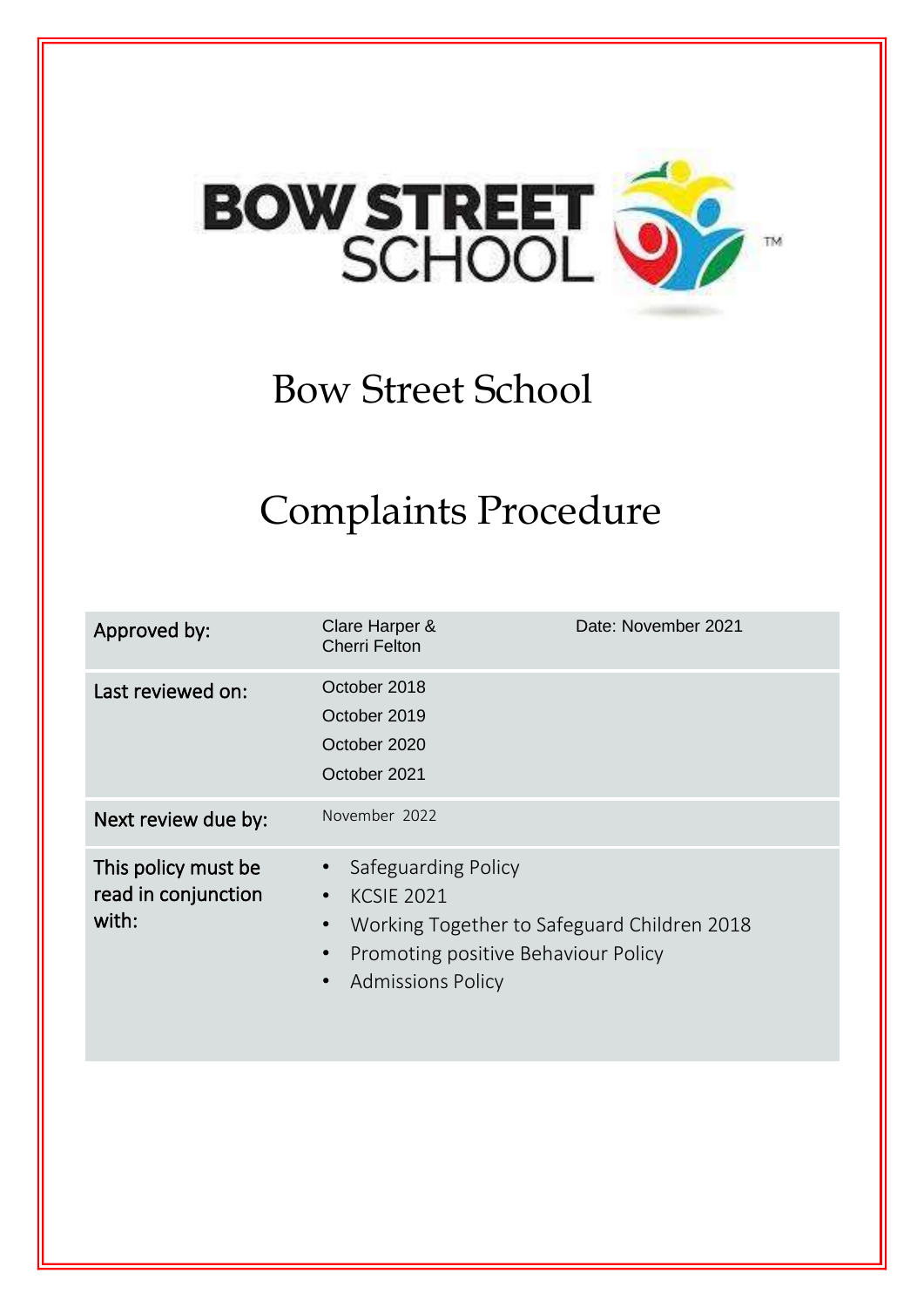# Bow Street Complaints Procedure

# **Contents**

| Contents                                    | Page 1 |
|---------------------------------------------|--------|
| Introduction                                | Page 2 |
| Aims and Objectives                         | Page 2 |
| The complaints procedure                    | Page 3 |
| Stage One - Informal Resolution             | Page 3 |
| Stage Two - Formal Resolution               | Page 4 |
| Stage Three – Appeal to the Proprietor      | Page 5 |
| An independent hearing and complaints panel | Page 5 |
| Complaints procedure records                | Page 6 |
| Monitoring and evaluation                   | Page 6 |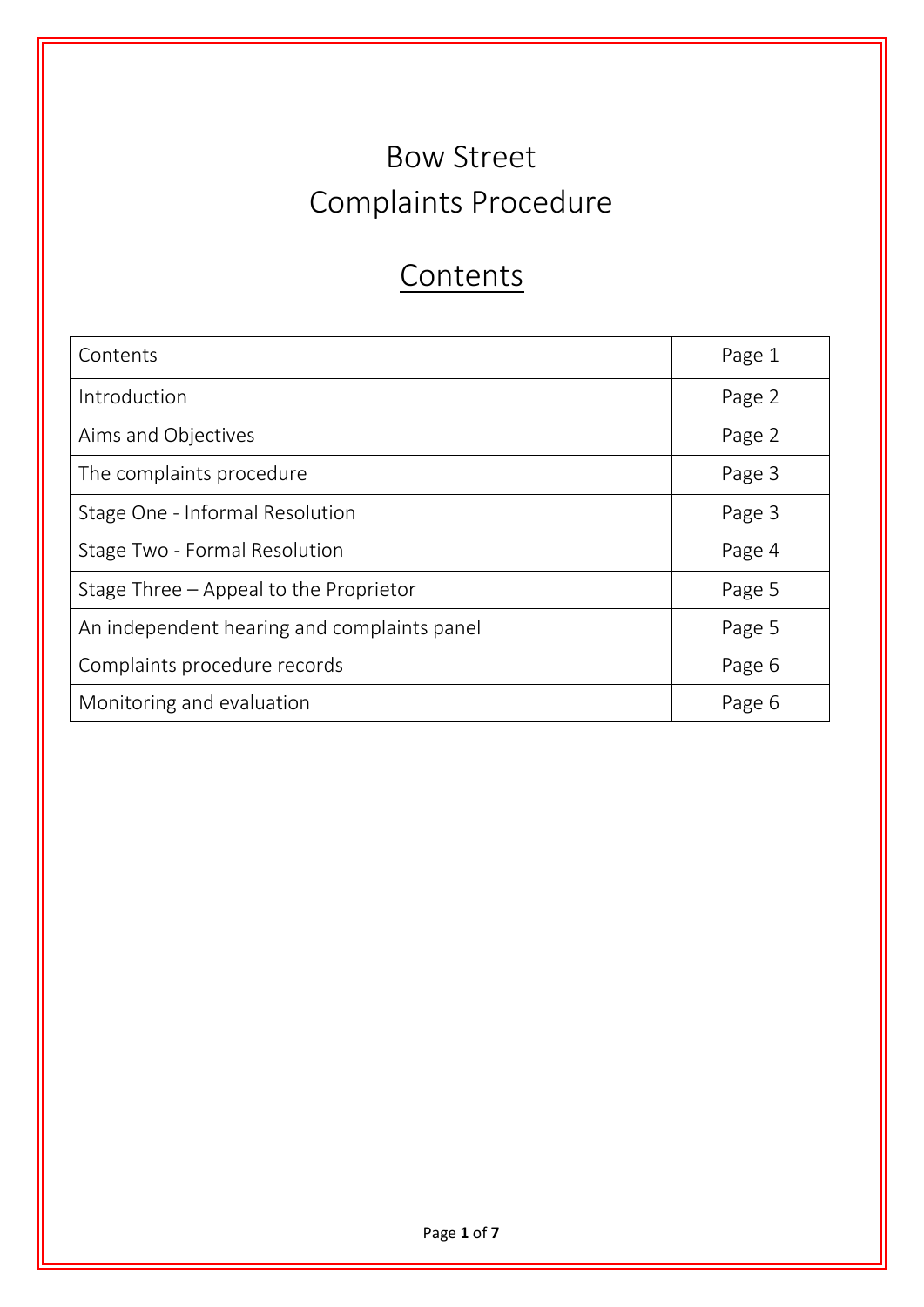#### Introduction

Bow Street School is committed to ensuring that all students receive the best possible education in a safe, comfortable and enjoyable environment. We are keen to respond quickly to any problems and to remedy any issues as soon as possible. This policy and procedure applies in respect of all complaints made against the school, except in respect of child protection allegations where the safeguarding policy and procedures apply.

Parents/carers can be assured that all complaints and expressions of concern, whether raised informally or formally, will be treated seriously and confidentially.

An effective complaints policy and procedure can diffuse problems and can also provide the school with helpful information. Complaints treated as constructive suggestions can be used to improve standards and may prevent cause for further complaints

#### Aims and objectives

- To promote a culture that is open and welcoming.
- To demonstrate to parents/carers and students that their opinions are valued.
- To encourage parents/carers and students to raise any concerns that they might have.
- To enable parents/carers to feel comfortable in communicating with the school.
- To enable members of staff to feel comfortable when dealing with complaints.
- To establish a means of dealing with complaints.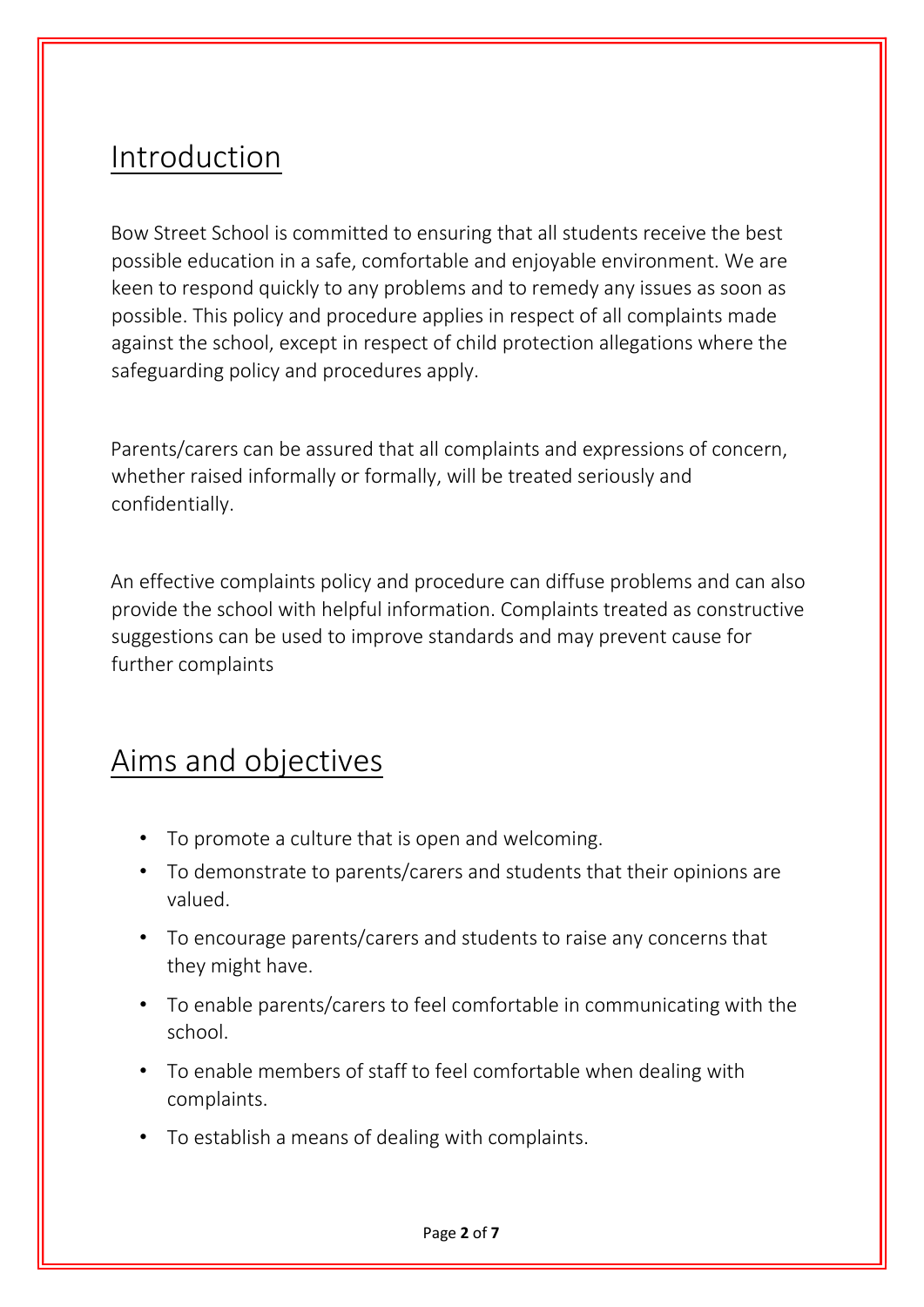### The Complaints Procedure

A senior leader will make a written record of all concerns and complaints and the date on which they were received. These records will be kept for one year after the student has left the school.

#### Stage One - Informal Resolution

It is hoped that most complaints and concerns will be resolved quickly and informally.

If parents/carers or students have a complaint they should normally contact the Deputy Headteacher. In many cases, the matter will be resolved straightaway by this means to the students' or parents' satisfaction. If the Deputy Headteacher cannot resolve the matter alone, it may be necessary for him/her to consult other staff, the Headteacher or a Proprietor.

Complaints made directly to the Headteacher or Proprietors will usually be referred back to the Deputy Headteacher initially to resolve informally at Stage 1.

Bow Street School will make every effort to resolve any informal complaints within ten working days of them being raised, except where they are raised in school holidays or within two working days of their commencement where Bow Street will use its reasonable endeavours to resolve them as soon as possible after commencement of the new school term ( usually within ten working days).

Should the matter not be resolved as referred to above, or in the event that the Deputy Headteacher and the parents fail to reach a satisfactory resolution, then parents/carers or students will be advised to proceed with their complaint in accordance with Stage Two of this Procedure.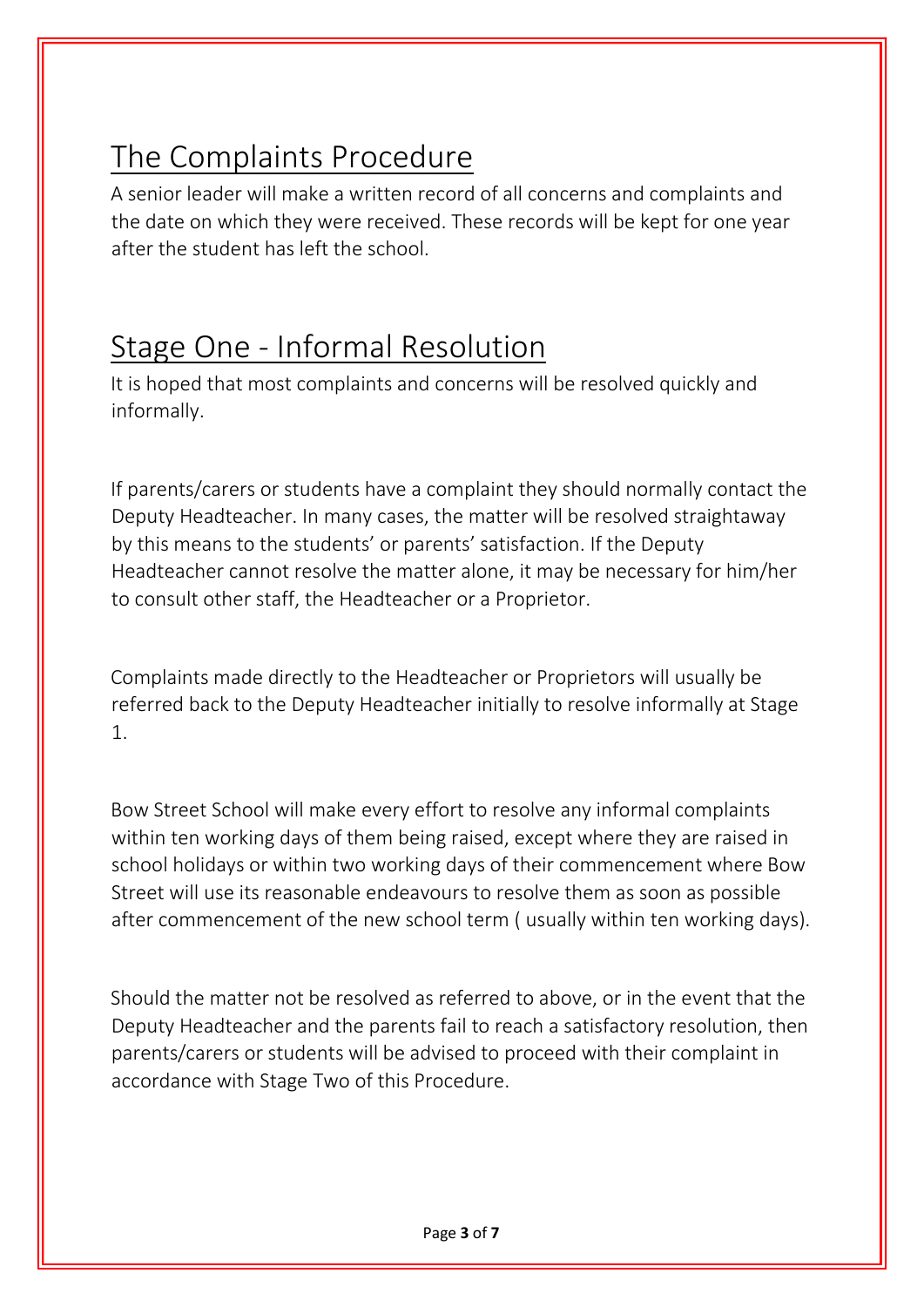#### Stage Two - Formal Resolution

If the complaint cannot be resolved on an informal basis as set out above, then parents/carers should put their complaint in writing to the Headteacher of Bow Street Independent Special School. The complaint should be expressed clearly and courteously. The Headteacher will investigate the complaint and will decide the appropriate course of action to take. In most cases, the Headteacher will meet or speak with the parents/carers and or student concerned to discuss the matter. If possible, a resolution will be reached at this stage.

The Headteacher will use reasonable endeavours to speak to or meet parents within ten working days of the formal complaint being received, except where the complaint is received in school holidays or within two working days of their commencement where the Headteacher will use his/her reasonable endeavours to speak to or meet with parents/carers as soon as possible after the commencement of the new school term (usually within ten working days).

The Headteacher will keep a written record of all meetings and interviews held in relation to the complaint.

Once the Headteacher is satisfied that, so far as is practicable, all of the relevant facts have been established, they will draw conclusions and provide feedback. Parents/carers will receive feedback in writing no later than ten working days after speaking or meeting with parents/carers and or student to discuss the matter. The Headteacher may also arrange to meet with parent/carer and or student to explain the feedback.

Where parents/carers are dissatisfied with the outcome of the Headteacher's response to their formal complaint, they have the opportunity to appeal to the Proprietor of Bow Street Independent Special School.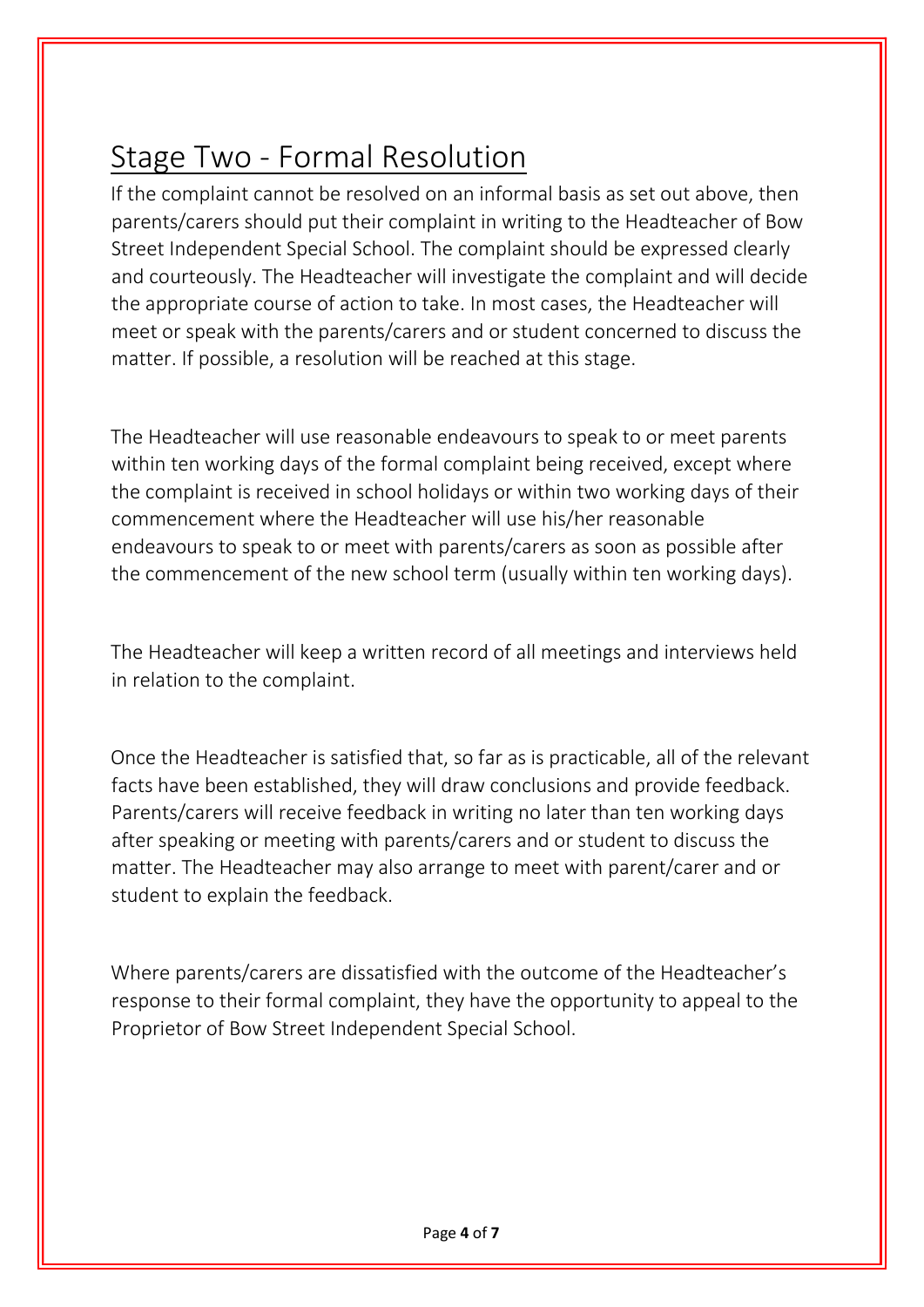## Stage Three – Appeal to the Proprietor

If the complaint cannot be resolved at Stage Two, as set out above, then parents/carers can appeal to the Proprietor of Bow Street School. The parents/carers should put their appeal in writing.

The Bow Street School Proprietor will consider the appeal and will decide the appropriate course of action to take. In cases that require urgent consideration the Proprietor of Bow Street may deal with the matter exclusively and without delay but usually an independent hearing will be convened to hear the complaint. An independent hearing should be convened as soon as possible giving due regard to parents/carers availability (usually within ten working days).

### An independent hearing and complaints panel

The complaints panel will consist of at least three people who were not directly involved in the matters detailed in the complaint and one of these will be independent of the management and running of the school.

At the hearing the parent / carer will be given the opportunity to have a friend or representative, and / or a translator present if required. The outcomes from a hearing will be one of the following;

- Dismiss the complaint in whole or in part, or
- Uphold the complaint in whole or in part, or
- Where appropriate decide on action to be taken, or
- Recommend changes to procedures to seek to ensure that problems of a similar nature do not recur.

Following the investigation the parent /guardian will receive written feedback from the hearing including any decisions, recommendations and the reasons for them and, if appropriate, the next steps. This should be issued within ten working days after the investigation has concluded.